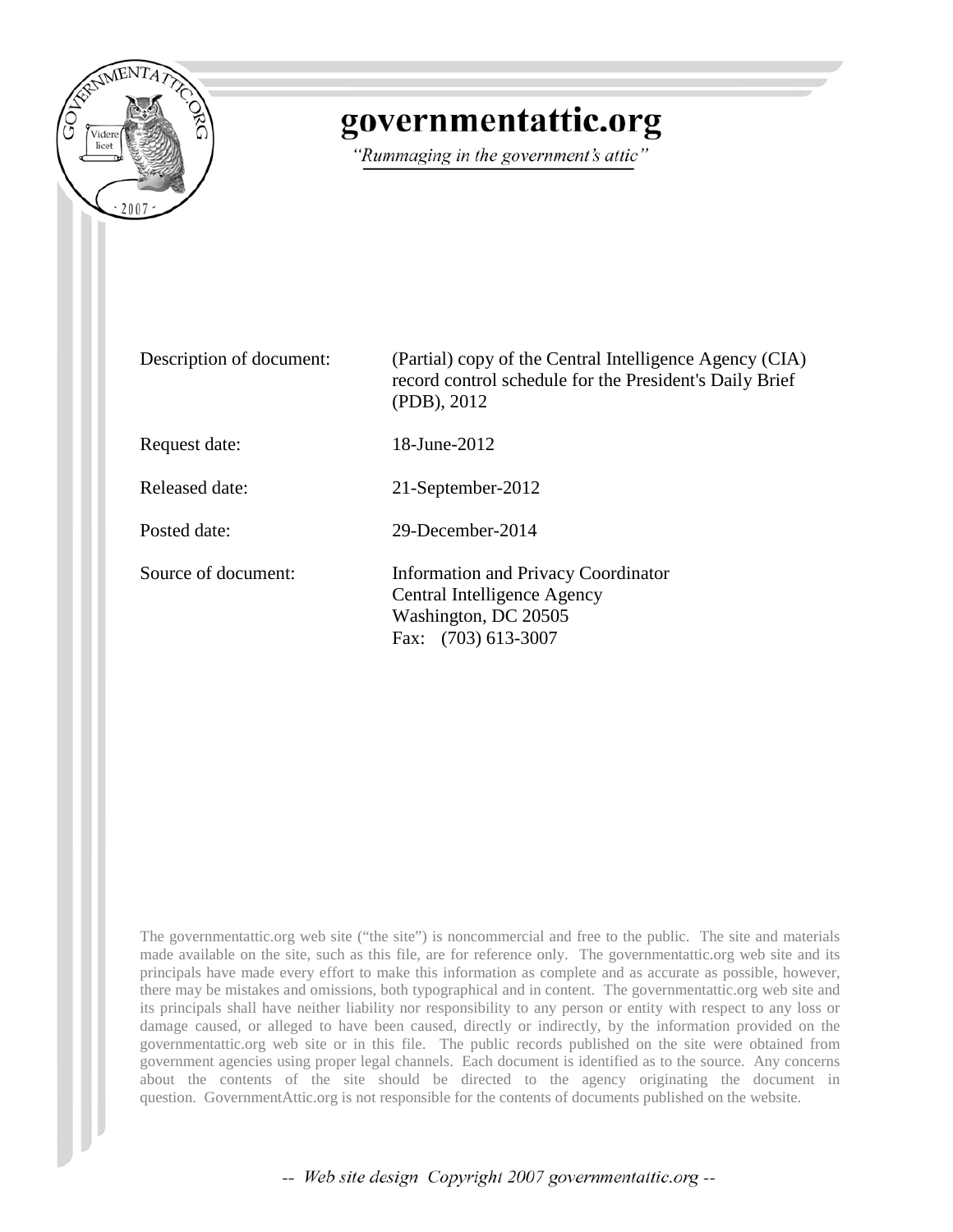

Washington, D.C. 20505

21 September 2012

Reference: F-2012-01599

This is a final response to your 18 June 2012 Freedom of Information Act (FOIA) request for a copy of the CIA record control schedule for all of the President's Daily Brief **(PDB).** We processed your request in accordance with the FOIA, 5 U.S.C. § 552, as amended, and the CIA Information Act, 50 U.S.C. § 431, as amended. Our processing included a search for records as described in our 5 July 2012 acceptance letter.

We completed a thorough search for records responsive to your request and located one document, consisting of one page, which we can release in segregable form with deletions made on the basis of FOIA exemption  $(b)(3)$ . A copy of the document and an explanation of exemptions are enclosed. Exemption (b)(3) pertains to information exempt from disclosure by statute. The relevant statute is the Central Intelligence Agency Act of 1949, 50 U.S.C. § 403, as amended, e.g., Section 6, which exempts from the disclosure requirement information pertaining to the organization, functions, including those related to the protection of intelligence sources and methods, names, official titles, salaries, and numbers of personnel employed by the Agency. As the CIA Information and Privacy Coordinator, I am the CIA official responsible for this determination. You have the right to appeal this response to the Agency Release Panel, in my care, within 45 days from the date of this letter. Please include the basis of your appeal.

Sincerely,

Hichel Keelor

Michele Meeks Information and Privacy Coordinator

Enclosures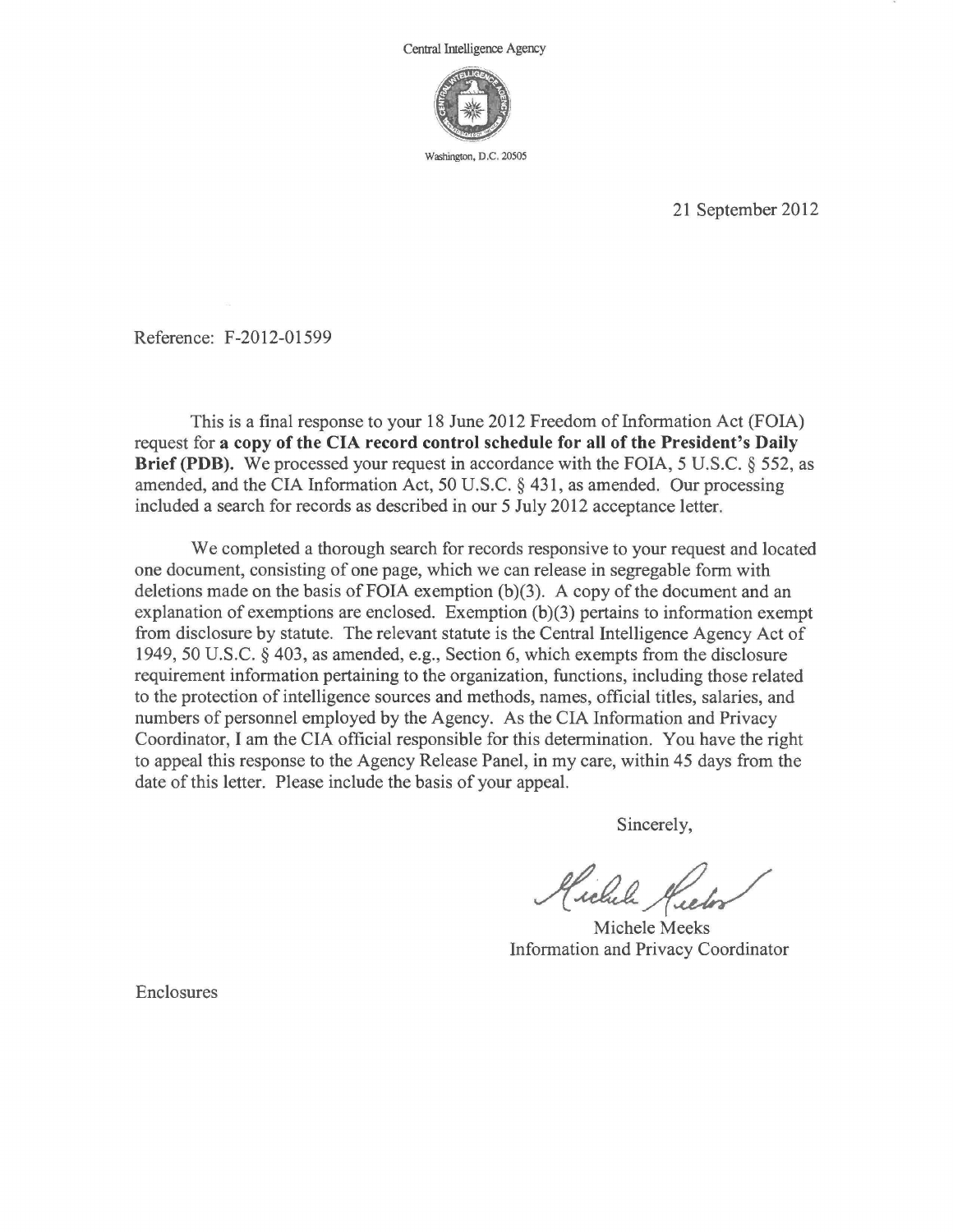## **Explanation of Exemptions**

## **Freedom of Information Act:**

- (b )(1) exempts from disclosure information currently and properly classified, pursuant to an Executive Order;
- · (b )(2) exempts from disclosure information, which pertains solely to the internal personnel rules and practices of the Agency;
- (b )(3) exempts from disclosure information that another federal statute protects, provided that the other federal statute either requires that the matters be withheld, or establishes particular criteria for withholding or refers to particular types of matters to be withheld. The  $(b)(3)$ statutes upon which the CIA relies include, but are not limited to, the CIA Act of 1949;
- (b)(4) exempts from disclosure trade secrets and commercial or financial information that is obtained from a person and that is privileged or confidential;
- (b )( 5) exempts from disclosure inter-and intra-agency memoranda or letters that would not be available by law to a party other than an agency in litigation with the agency;
- (b )( 6) exempts from disclosure information from personnel and medical files and similar files the disclosure of which would constitute a clearly unwarranted invasion of privacy;
- (b )(7) exempts from disclosure information compiled for law enforcement purposes to the extent that the production of the information (A) could reasonably be expected to interfere with enforcement proceedings; (B) would deprive a person of a right to a fair trial or an impartial adjudication; (C) could reasonably be expected to constitute an unwarranted invasion of personal privacy; (D) could reasonably be expected to disclose the identity of a confidential source or, in the case of information compiled by a criminal law enforcement authority in the course of a criminal investigation or by an agency conducting a lawful national security intelligence investigation, information furnished by a confidential source ; (E) would disclose techniques and procedures for law enforcement investigations or prosecutions if such disclosure could reasonably be expected to risk circumvention of the law; or (F) could reasonably be expected to endanger any individual's life or physical safety;
- (b )(8) exempts from disclosure information contained in reports or related to examination, operating, or condition reports prepared by, or on behalf of, or for use of an agency responsible for regulating or supervising financial institutions; and
- (b )(9) exempts from disclosure geological and geophysical information and data, including maps, concerning wells.

**April 2012**